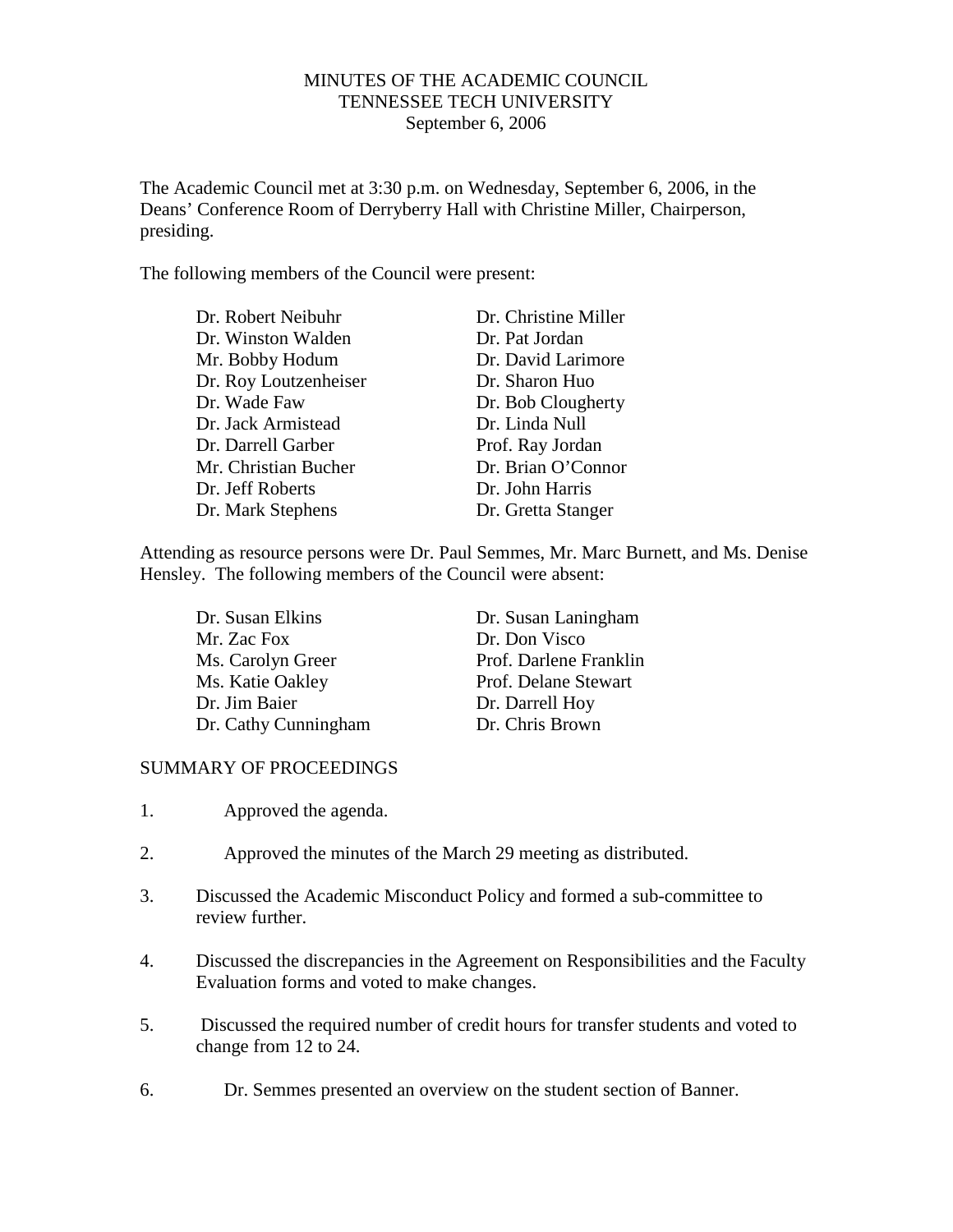## **PROCEEDINGS**

# Approval of the Agenda

Dr. Roberts MOVED approval of the agenda, and Dr. Stanger SECONDED the motion. The agenda was APPROVED as distributed.

### Approval of the Minutes of the March 29, 2006 Meeting

Dr. Loutzenheiser MOVED approval of the minutes of the March 29 meeting, and Dr. Larimore SECONDED the motion. The minutes were APPROVED as posted on the Academic Council web site.

#### Academic Misconduct Policy

Dr. Barker stated that the revised Academic Misconduct Policy that was discussed at the March 29 meeting was sent to legal counsel at TBR. Associate General Counsel, Ms. Heidi Zimmerman, sent her response and comments to the policy via email memorandum. This email was distributed to the Council with the agenda. After some discussion on the policy, Dr. Barker asked Dr. David Larimore, Dr. Jeff Roberts, and Dr. Brian O'Connor to serve as a committee to make recommendations on the policy to make sure it is clear to everyone what the process is.

#### Agreement on Responsibilities and Faculty Evaluation Forms Do Not Match

A copy of each of the forms was sent to the Council with the agenda. The Agreement on Responsibilities form was revised in 2005 to agree with the revised Tenure and Promotion Policies. The Annual Faculty Evaluation had not been revised to coincide with the Agreement, therefore, the subgroups are different in the service area(s). After some discussion, Dr. Niebuhr MOVED to revise the Evaluation form to be consistent with the Agreement form. Dr. Garber SECONDED the motion. The change in the form PASSED by a unanimous vote.

Dr. Barker stated that the Annual Faculty Evaluation covers the calendar year and the Agreement on Responsibilities covers the academic year. He asked for discussion on changing the Agreement on Responsibilities time period to cover the calendar year also. After some discussion, Dr. Stephens MOVED to change the Agreement on Responsibilities to cover the calendar year with the date due to the Provost being changed to December 1, to cover the following calendar year. Dr. Larimore SECONDED the motion. The motion PASSED with all but one voting yes.

The above two items will be presented to the University Assembly in November as they involve procedural changes.